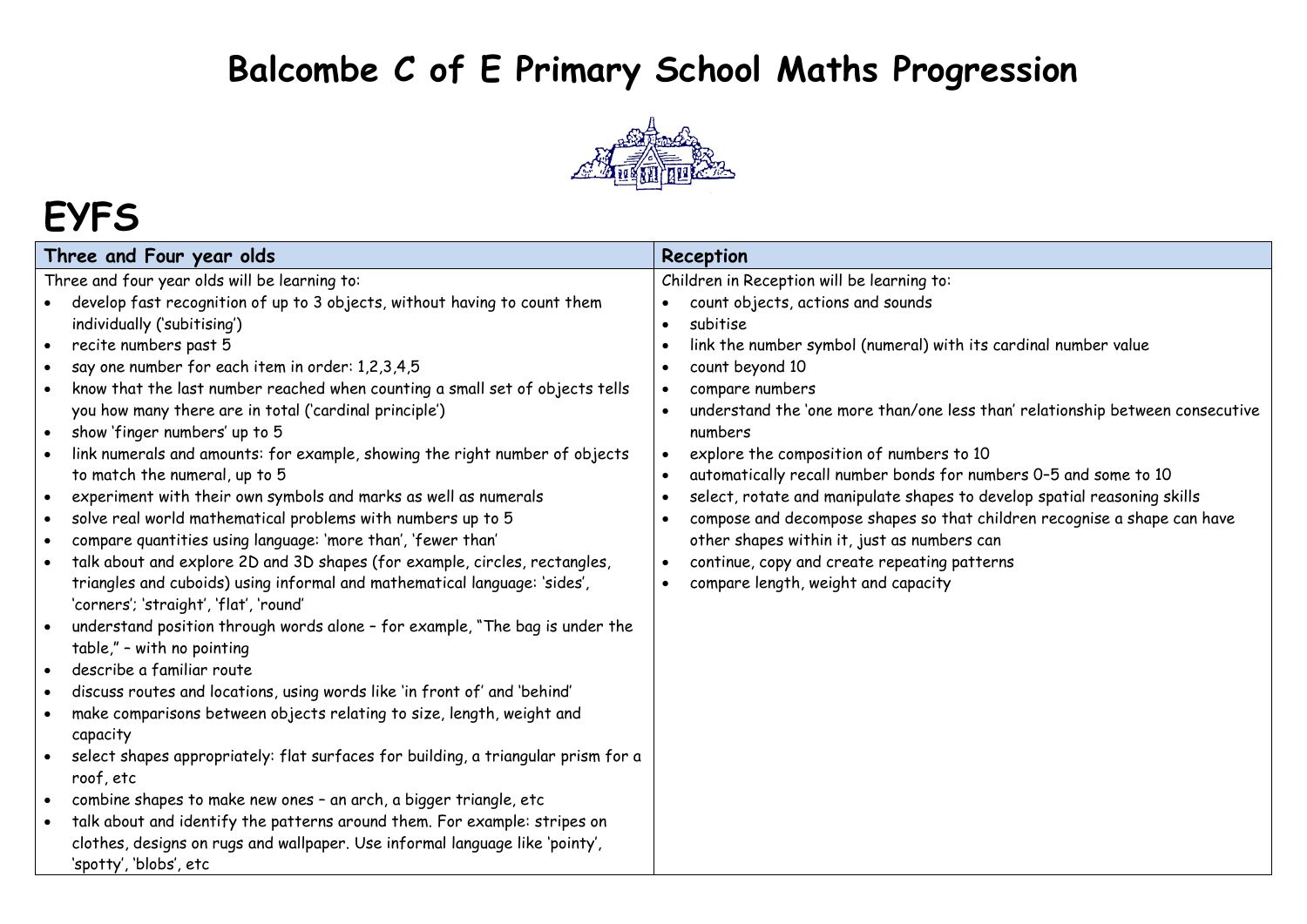| extend and create ABAB patterns - stick, leaf, stick, leaf<br>notice and correct an error in a repeating pattern<br>begin to describe a sequence of events, real or fictional, using words such as<br>'first', 'then'                                                                                                                                                                                |                                                                                                                                                                                                                                                                                                                                                                                                                                        |
|------------------------------------------------------------------------------------------------------------------------------------------------------------------------------------------------------------------------------------------------------------------------------------------------------------------------------------------------------------------------------------------------------|----------------------------------------------------------------------------------------------------------------------------------------------------------------------------------------------------------------------------------------------------------------------------------------------------------------------------------------------------------------------------------------------------------------------------------------|
| ELG - Number                                                                                                                                                                                                                                                                                                                                                                                         | <b>ELG - Numerical Patterns</b>                                                                                                                                                                                                                                                                                                                                                                                                        |
| Children at the expected level of development will:<br>have a deep understanding of number to 10, including the composition of each<br>number<br>subitise (recognise quantities without counting) up to 5<br>automatically recall (without reference to rhymes, counting or other aids)<br>number bonds up to 5 (including subtraction facts) and some number bonds to<br>10, including double facts | Children at the expected level of development will:<br>verbally count beyond 20, recognising the pattern of the counting system<br>compare quantities up to 10 in different contexts, recognising when one<br>quantity is greater than, less than or the same as the other quantity<br>explore and represent patterns within numbers up to 10, including evens and<br>odds, double facts and how quantities can be distributed equally |

| Number - Number and Place Value                                                                                                                                                                                                                                                                                                                                                                                                                                                                                                                           | Number - Addition and Subtraction                                                                                                                                                                                                                                                                                                                                                                                                                                                          |  |
|-----------------------------------------------------------------------------------------------------------------------------------------------------------------------------------------------------------------------------------------------------------------------------------------------------------------------------------------------------------------------------------------------------------------------------------------------------------------------------------------------------------------------------------------------------------|--------------------------------------------------------------------------------------------------------------------------------------------------------------------------------------------------------------------------------------------------------------------------------------------------------------------------------------------------------------------------------------------------------------------------------------------------------------------------------------------|--|
| Pupils should be taught to:<br>• count to and across 100, forwards and backwards, beginning with 0 or 1, or<br>from any given number<br>• count, read and write numbers to 100 in numerals; count in multiples of twos,<br>fives and tens<br>• given a number, identify one more and one less<br>• identify and represent numbers using objects and pictorial representations<br>including the number line, and use the language of: equal to, more than, less<br>than (fewer), most, least<br>read and write numbers from 1 to 20 in numerals and words. | Pupils should be taught to:<br>read, write and interpret mathematical statements involving addition (+),<br>subtraction $(-)$ and equals $(=)$ signs<br>represent and use number bonds and related subtraction facts within 20<br>add and subtract one-digit and two-digit numbers to 20, including zero<br>solve one-step problems that involve addition and subtraction, using concrete<br>objects and pictorial representations, and missing number problems such as 7 =<br>$\Box$ - 9. |  |
| Number - Multiplication and Division                                                                                                                                                                                                                                                                                                                                                                                                                                                                                                                      | Number - Fractions                                                                                                                                                                                                                                                                                                                                                                                                                                                                         |  |
| Pupils should be taught to:                                                                                                                                                                                                                                                                                                                                                                                                                                                                                                                               | Pupils should be taught to:                                                                                                                                                                                                                                                                                                                                                                                                                                                                |  |
| • solve one-step problems involving multiplication and division, by calculating the<br>answer using concrete objects, pictorial representations and arrays with the<br>support of the teacher.                                                                                                                                                                                                                                                                                                                                                            | recognise, find and name a half as one of two equal parts of an object, shape<br>or quantity<br>recognise, find and name a quarter as one of four equal parts of an object,<br>shape or quantity.                                                                                                                                                                                                                                                                                          |  |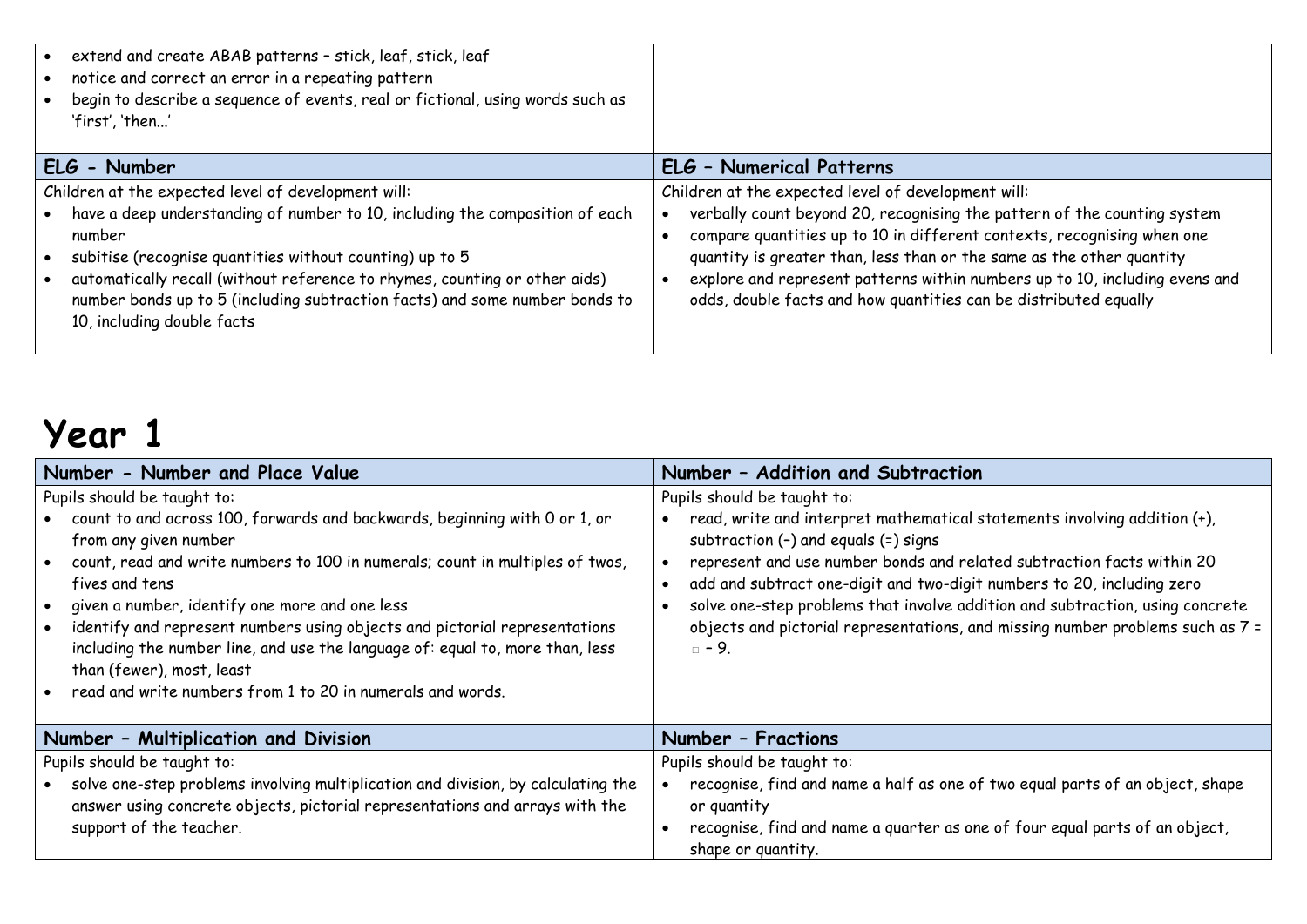| Geometry - Properties of Shapes                                                                                                                                             | Geometry - Position and Direction                                                             |  |  |
|-----------------------------------------------------------------------------------------------------------------------------------------------------------------------------|-----------------------------------------------------------------------------------------------|--|--|
| Pupils should be taught to:                                                                                                                                                 | Pupils should be taught to:                                                                   |  |  |
| recognise and name common 2-D and 3-D shapes, including:                                                                                                                    | describe position, direction and movement, including whole, half, quarter and                 |  |  |
| 2-D shapes [for example, rectangles (including squares), circles and<br>$\circ$<br>triangles]                                                                               | three-quarter turns.                                                                          |  |  |
| 3-D shapes [for example, cuboids (including cubes), pyramids and spheres].<br>$\circ$                                                                                       |                                                                                               |  |  |
| Measurement                                                                                                                                                                 |                                                                                               |  |  |
| Pupils should be taught to:                                                                                                                                                 |                                                                                               |  |  |
| compare, describe and solve practical problems for:                                                                                                                         |                                                                                               |  |  |
| lengths and heights [for example, long/short, longer/shorter, tall/short, double/half]<br>$\circ$                                                                           |                                                                                               |  |  |
| mass/weight [for example, heavy/light, heavier than, lighter than]<br>$\circ$                                                                                               |                                                                                               |  |  |
| $\circ$                                                                                                                                                                     | capacity and volume [for example, full/empty, more than, less than, half, half full, quarter] |  |  |
| time [for example, quicker, slower, earlier, later]<br>$\circ$                                                                                                              |                                                                                               |  |  |
| measure and begin to record the following:                                                                                                                                  |                                                                                               |  |  |
| lengths and heights<br>$\circ$                                                                                                                                              |                                                                                               |  |  |
| mass/weight<br>$\circ$                                                                                                                                                      |                                                                                               |  |  |
| capacity and volume<br>$\circ$                                                                                                                                              |                                                                                               |  |  |
| time (hours, minutes, seconds)<br>$\circ$                                                                                                                                   |                                                                                               |  |  |
| recognise and know the value of different denominations of coins and notes                                                                                                  |                                                                                               |  |  |
| sequence events in chronological order using language [for example, before and after, next, first, today, yesterday, tomorrow, morning, afternoon and evening]<br>$\bullet$ |                                                                                               |  |  |
| recognise and use language relating to dates, including days of the week, weeks, months and years                                                                           |                                                                                               |  |  |
| tell the time to the hour and half past the hour and draw the hands on a clock face to show these times                                                                     |                                                                                               |  |  |

| Number - Number and Place Value                                                                     | Number - Addition and Subtraction                                                |
|-----------------------------------------------------------------------------------------------------|----------------------------------------------------------------------------------|
| Pupils should be taught to:                                                                         | Pupils should be taught to:                                                      |
| count in steps of 2, 3, and 5 from 0, and in tens from any number, forward and                      | solve problems with addition and subtraction:                                    |
| backward                                                                                            | using concrete objects and pictorial representations, including those            |
| recognise the place value of each digit in a two-digit number (tens, ones)                          | involving numbers, quantities and measures                                       |
| identify, represent and estimate numbers using different representations,                           | applying their increasing knowledge of mental and written methods                |
| including the number line                                                                           | recall and use addition and subtraction facts to 20 fluently, and derive and use |
| compare and order numbers from 0 up to 100; use $\left\langle \cdot,\cdot\right\rangle$ and = signs | related facts up to 100                                                          |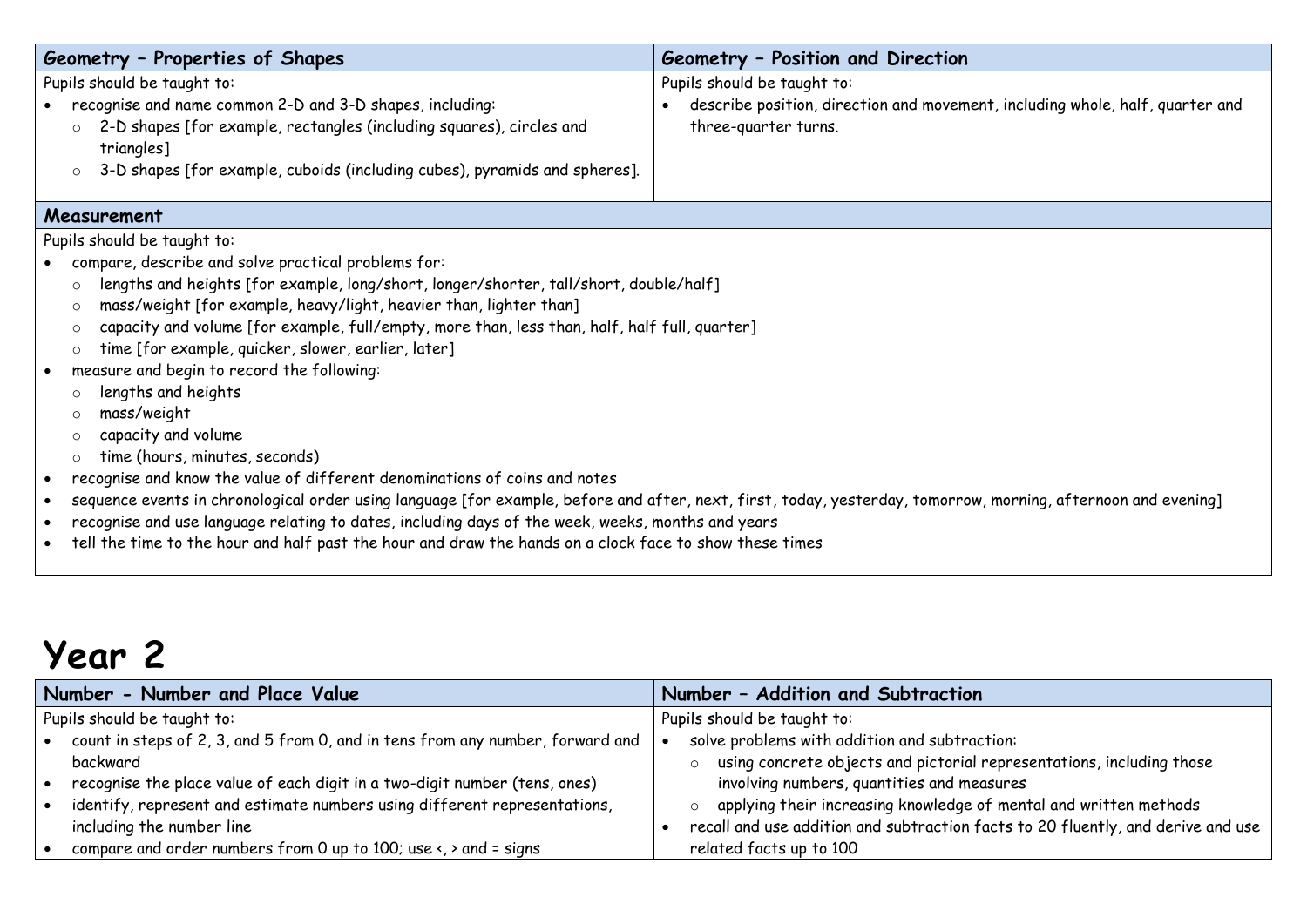| read and write numbers to at least 100 in numerals and in words<br>use place value and number facts to solve problems.                                                                                                                                                                                                                                                                                                                                                                                                                                                                                                                                                                                                                                      | add and subtract numbers using concrete objects, pictorial representations,<br>$\bullet$<br>and mentally, including:<br>a two-digit number and ones<br>a two-digit number and tens<br>two two-digit numbers<br>adding three one-digit numbers<br>show that addition of two numbers can be done in any order (commutative) and<br>$\bullet$<br>subtraction of one number from another cannot<br>recognise and use the inverse relationship between addition and subtraction<br>and use this to check calculations and solve missing number problems. |
|-------------------------------------------------------------------------------------------------------------------------------------------------------------------------------------------------------------------------------------------------------------------------------------------------------------------------------------------------------------------------------------------------------------------------------------------------------------------------------------------------------------------------------------------------------------------------------------------------------------------------------------------------------------------------------------------------------------------------------------------------------------|-----------------------------------------------------------------------------------------------------------------------------------------------------------------------------------------------------------------------------------------------------------------------------------------------------------------------------------------------------------------------------------------------------------------------------------------------------------------------------------------------------------------------------------------------------|
| Number - Multiplication and Division                                                                                                                                                                                                                                                                                                                                                                                                                                                                                                                                                                                                                                                                                                                        | Number - Fractions                                                                                                                                                                                                                                                                                                                                                                                                                                                                                                                                  |
| Pupils should be taught to:<br>recall and use multiplication and division facts for the 2, 5 and 10<br>multiplication tables, including recognising odd and even numbers<br>calculate mathematical statements for multiplication and division within the<br>$\bullet$<br>multiplication tables and write them using the multiplication $(x)$ , division $\left(\frac{1}{x}\right)$ and<br>equals (=) signs<br>show that multiplication of two numbers can be done in any order<br>(commutative) and division of one number by another cannot<br>solve problems involving multiplication and division, using materials, arrays,<br>$\bullet$<br>repeated addition, mental methods, and multiplication and division facts,<br>including problems in contexts. | Pupils should be taught to:<br>recognise, find, name and write fractions 1/3, $\frac{1}{4}$ , 2/4 and $\frac{3}{4}$ of a length, shape,<br>set of objects or quantity<br>write simple fractions for example, $1/2$ of $6 = 3$ and recognise the equivalence<br>$\bullet$<br>of 2/4 and $\frac{1}{2}$                                                                                                                                                                                                                                                |
| Geometry - Properties of Shapes                                                                                                                                                                                                                                                                                                                                                                                                                                                                                                                                                                                                                                                                                                                             | Geometry - Position and Direction                                                                                                                                                                                                                                                                                                                                                                                                                                                                                                                   |
| Pupils should be taught to:<br>identify and describe the properties of 2-D shapes, including the number of<br>sides and line symmetry in a vertical line<br>identify and describe the properties of 3-D shapes, including the number of<br>edges, vertices and faces<br>identify 2-D shapes on the surface of 3-D shapes, [for example, a circle on a<br>$\bullet$<br>cylinder and a triangle on a pyramid]<br>compare and sort common 2-D and 3-D shapes and everyday objects.                                                                                                                                                                                                                                                                             | Pupils should be taught to:<br>order and arrange combinations of mathematical objects in patterns and<br>$\bullet$<br>sequences<br>use mathematical vocabulary to describe position, direction and movement,<br>including movement in a straight line and distinguishing between rotation as a<br>turn and in terms of right angles for quarter, half and three-quarter turns<br>(clockwise and anti-clockwise).                                                                                                                                    |
| Measurement                                                                                                                                                                                                                                                                                                                                                                                                                                                                                                                                                                                                                                                                                                                                                 | <b>Statistics</b>                                                                                                                                                                                                                                                                                                                                                                                                                                                                                                                                   |
| Pupils should be taught to:<br>choose and use appropriate standard units to estimate and measure                                                                                                                                                                                                                                                                                                                                                                                                                                                                                                                                                                                                                                                            | Pupils should be taught to:<br>interpret and construct simple pictograms, tally charts, block diagrams and                                                                                                                                                                                                                                                                                                                                                                                                                                          |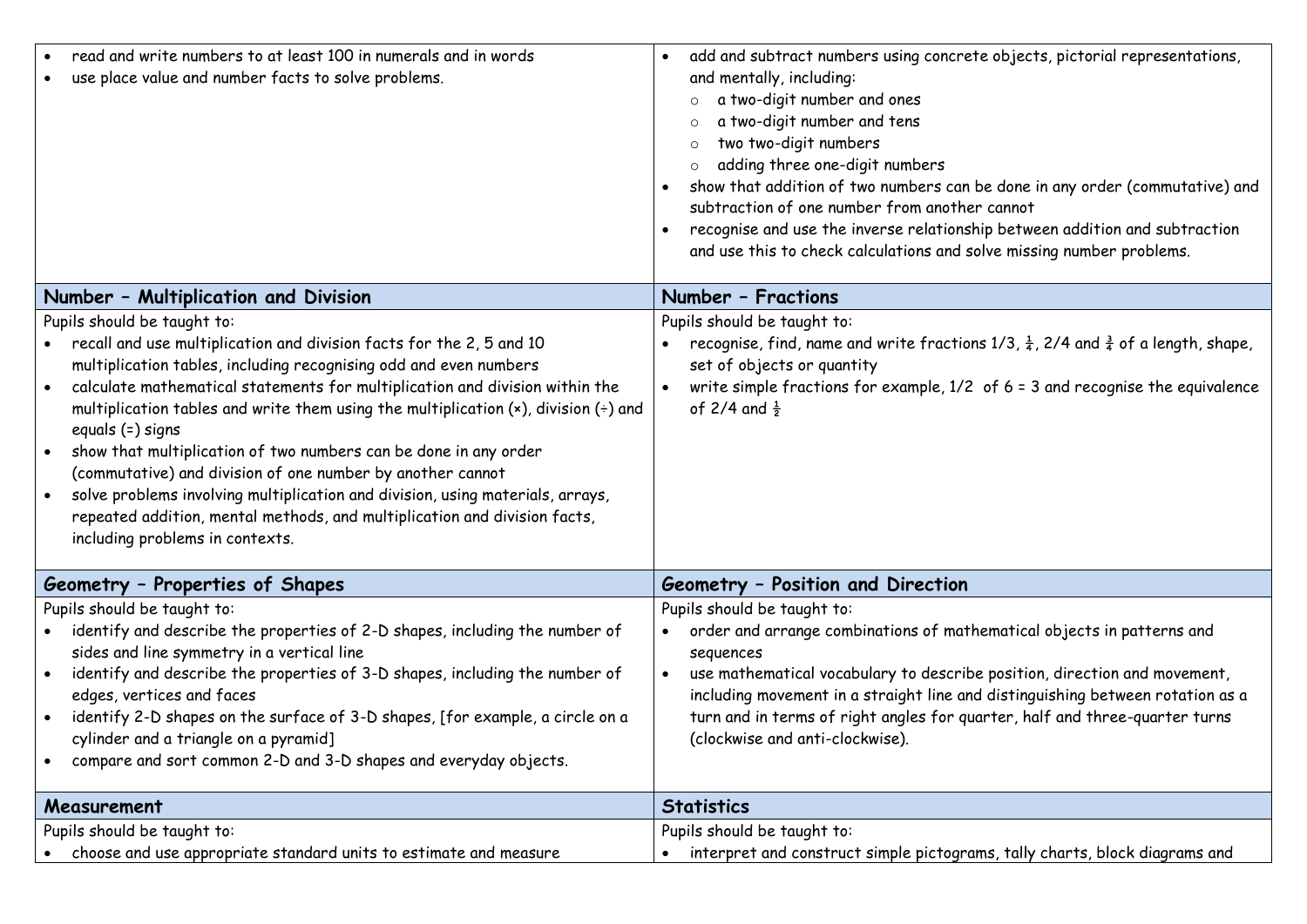|           | length/height in any direction (m/cm); mass (kg/g); temperature ( $^{\circ}$ C); capacity | simple tables                                                             |
|-----------|-------------------------------------------------------------------------------------------|---------------------------------------------------------------------------|
|           | (litres/ml) to the nearest appropriate unit, using rulers, scales, thermometers           | ask and answer simple questions by counting the number of objects in each |
|           | and measuring vessels                                                                     | category and sorting the categories by quantity                           |
|           | compare and order lengths, mass, volume/capacity and record the results using             | ask and answer questions about totalling and comparing categorical data.  |
|           |                                                                                           |                                                                           |
|           | $\lambda$ < and =                                                                         |                                                                           |
|           | recognise and use symbols for pounds $(E)$ and pence (p); combine amounts to              |                                                                           |
|           | make a particular value                                                                   |                                                                           |
|           |                                                                                           |                                                                           |
|           | • find different combinations of coins that equal the same amounts of money               |                                                                           |
| $\bullet$ | solve simple problems in a practical context involving addition and subtraction           |                                                                           |
|           | of money of the same unit, including giving change                                        |                                                                           |
|           |                                                                                           |                                                                           |
|           | compare and sequence intervals of time                                                    |                                                                           |
|           | • tell and write the time to five minutes, including quarter past/to the hour and         |                                                                           |
|           | draw the hands on a clock face to show these times                                        |                                                                           |
|           | know the number of minutes in an hour and the number of hours in a day.                   |                                                                           |
| $\bullet$ |                                                                                           |                                                                           |
|           |                                                                                           |                                                                           |

| Number - Number and Place Value                                                                                                                                                                                                                                                                                                                                                                                                                                                        | Number - Addition and Subtraction                                                                                                                                                                                                                                                                                                                                                                                                                                                                                                                               |  |
|----------------------------------------------------------------------------------------------------------------------------------------------------------------------------------------------------------------------------------------------------------------------------------------------------------------------------------------------------------------------------------------------------------------------------------------------------------------------------------------|-----------------------------------------------------------------------------------------------------------------------------------------------------------------------------------------------------------------------------------------------------------------------------------------------------------------------------------------------------------------------------------------------------------------------------------------------------------------------------------------------------------------------------------------------------------------|--|
| Pupils should be taught to:<br>count from 0 in multiples of 4, 8, 50 and 100; find 10 or 100 more or less than<br>a given number<br>recognise the place value of each digit in a three-digit number (hundreds, tens,<br>ones)<br>compare and order numbers up to 1000<br>identify, represent and estimate numbers using different representations<br>read and write numbers up to 1000 in numerals and in words<br>solve number problems and practical problems involving these ideas. | Pupils should be taught to:<br>add and subtract numbers mentally, including:<br>a three-digit number and ones<br>$\circ$<br>a three-digit number and tens<br>$\circ$<br>a three-digit number and hundreds<br>add and subtract numbers with up to three digits, using formal written<br>methods of columnar addition and subtraction<br>estimate the answer to a calculation and use inverse operations to check<br>answers<br>solve problems, including missing number problems, using number facts, place<br>value, and more complex addition and subtraction. |  |
| Number - Multiplication and Division                                                                                                                                                                                                                                                                                                                                                                                                                                                   | Number - Fractions                                                                                                                                                                                                                                                                                                                                                                                                                                                                                                                                              |  |
| Pupils should be taught to:<br>recall and use multiplication and division facts for the 3, 4 and 8 multiplication<br>tables<br>write and calculate mathematical statements for multiplication and division                                                                                                                                                                                                                                                                             | Pupils should be taught to:<br>count up and down in tenths; recognise that tenths arise from dividing an<br>object into 10 equal parts and in dividing one-digit numbers or quantities by 10<br>recognise, find and write fractions of a discrete set of objects: unit fractions                                                                                                                                                                                                                                                                                |  |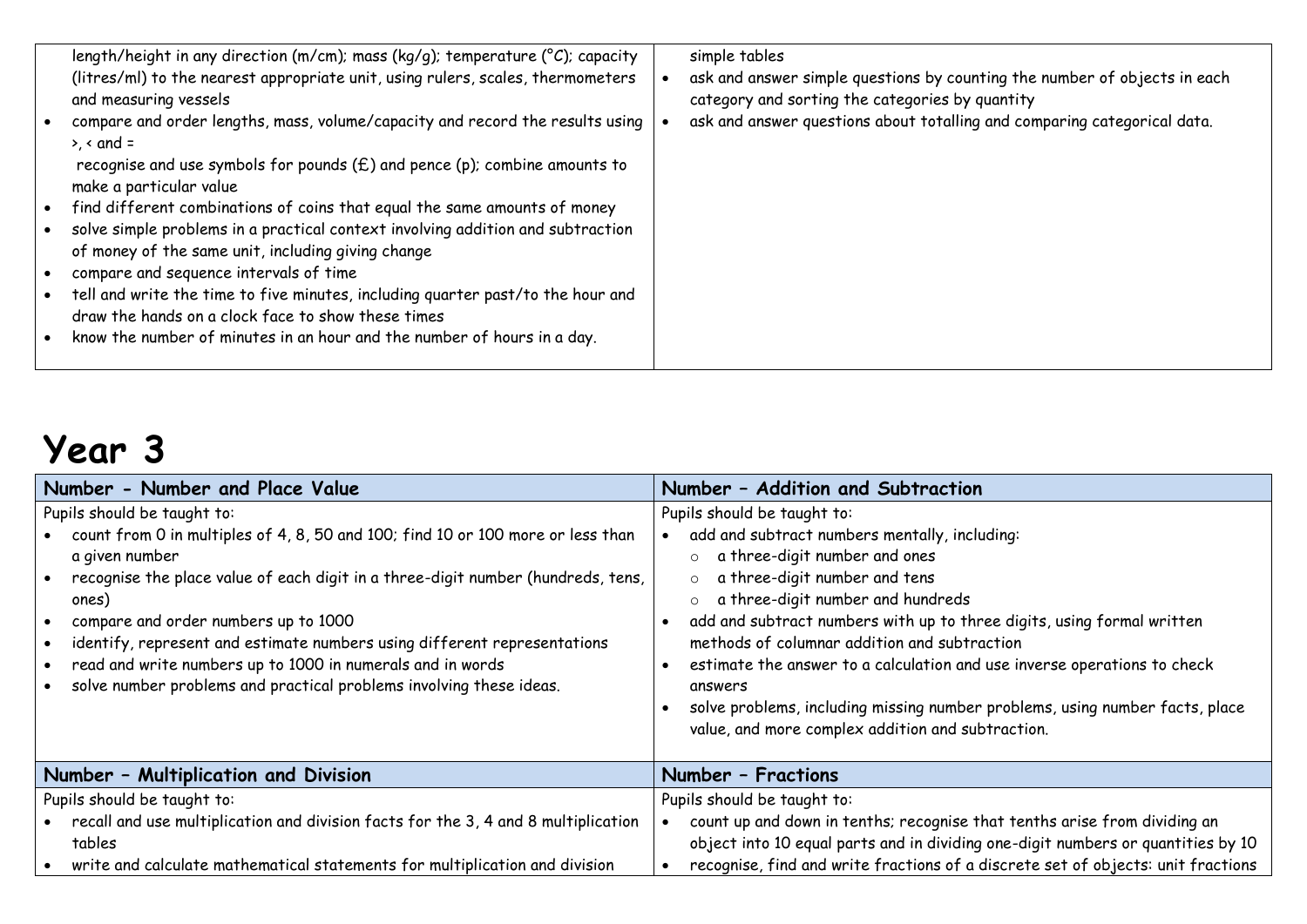| and non-unit fractions with small denominators<br>recognise and use fractions as numbers: unit fractions and non-unit fractions<br>$\bullet$<br>with small denominators<br>recognise and show, using diagrams, equivalent fractions with small<br>denominators<br>add and subtract fractions with the same denominator within one whole [for<br>$\bullet$<br>example, $5/7 + 1/7 = 6/7$ ]<br>compare and order unit fractions, and fractions with the same denominators<br>solve problems that involve all of the above.                                                                                                                                                                                                                                                                                                                                                             |  |  |
|--------------------------------------------------------------------------------------------------------------------------------------------------------------------------------------------------------------------------------------------------------------------------------------------------------------------------------------------------------------------------------------------------------------------------------------------------------------------------------------------------------------------------------------------------------------------------------------------------------------------------------------------------------------------------------------------------------------------------------------------------------------------------------------------------------------------------------------------------------------------------------------|--|--|
| <b>Statistics</b>                                                                                                                                                                                                                                                                                                                                                                                                                                                                                                                                                                                                                                                                                                                                                                                                                                                                    |  |  |
| Pupils should be taught to:<br>interpret and present data using bar charts, pictograms and tables<br>solve one-step and two-step questions [for example, 'How many more?' and<br>'How many fewer?'] using information presented in scaled bar charts and<br>pictograms and tables.                                                                                                                                                                                                                                                                                                                                                                                                                                                                                                                                                                                                   |  |  |
|                                                                                                                                                                                                                                                                                                                                                                                                                                                                                                                                                                                                                                                                                                                                                                                                                                                                                      |  |  |
| Pupils should be taught to:<br>measure, compare, add and subtract: lengths (m/cm/mm); mass (kg/g); volume/capacity (l/ml)<br>measure the perimeter of simple 2-D shapes<br>add and subtract amounts of money to give change, using both £ and p in practical contexts<br>$\bullet$<br>tell and write the time from an analogue clock, including using Roman numerals from I to XII, and 12-hour and 24-hour clocks<br>$\bullet$<br>estimate and read time with increasing accuracy to the nearest minute; record and compare time in terms of seconds, minutes and hours; use vocabulary such as<br>$\bullet$<br>o'clock, a.m./p.m., morning, afternoon, noon and midnight<br>know the number of seconds in a minute and the number of days in each month, year and leap year<br>compare durations of events [for example to calculate the time taken by particular events or tasks] |  |  |
|                                                                                                                                                                                                                                                                                                                                                                                                                                                                                                                                                                                                                                                                                                                                                                                                                                                                                      |  |  |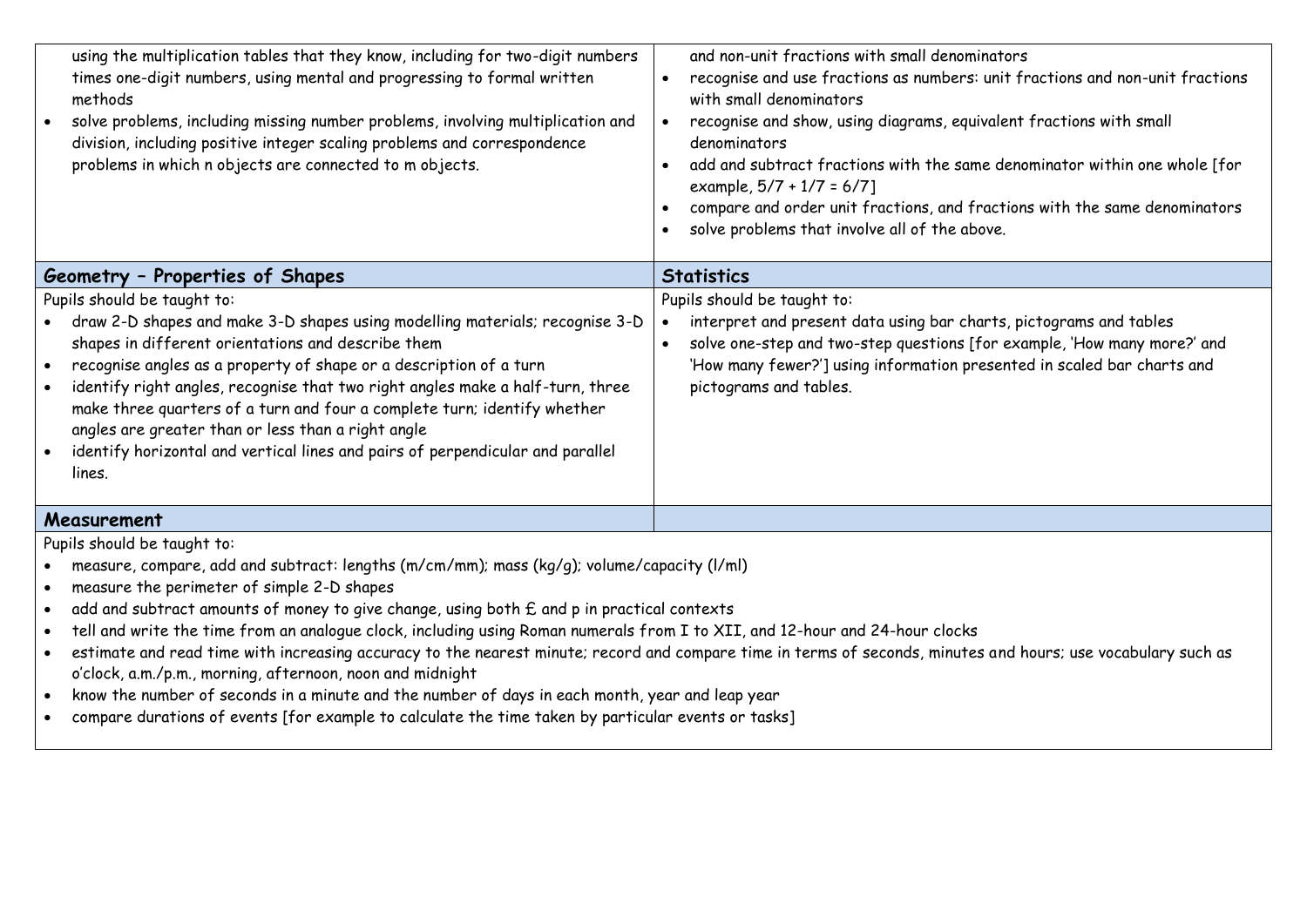| Number - Number and Place Value                                                                                                                                                                                                                                                                                                                                                                                                                                                                                                                                                                                                                                                                                                                                                                           | Number - Addition and Subtraction                                                                                                                                                                                                                                                                                                                                                                                                                                                                                                                                                                                                                                                                                                                                                                                                                                                                                                                                                                                                                                                                                                                       |
|-----------------------------------------------------------------------------------------------------------------------------------------------------------------------------------------------------------------------------------------------------------------------------------------------------------------------------------------------------------------------------------------------------------------------------------------------------------------------------------------------------------------------------------------------------------------------------------------------------------------------------------------------------------------------------------------------------------------------------------------------------------------------------------------------------------|---------------------------------------------------------------------------------------------------------------------------------------------------------------------------------------------------------------------------------------------------------------------------------------------------------------------------------------------------------------------------------------------------------------------------------------------------------------------------------------------------------------------------------------------------------------------------------------------------------------------------------------------------------------------------------------------------------------------------------------------------------------------------------------------------------------------------------------------------------------------------------------------------------------------------------------------------------------------------------------------------------------------------------------------------------------------------------------------------------------------------------------------------------|
| Pupils should be taught to<br>count in multiples of 6, 7, 9, 25 and 1000<br>find 1000 more or less than a given number<br>count backwards through zero to include negative numbers<br>$\bullet$<br>recognise the place value of each digit in a four-digit number (thousands,<br>hundreds, tens, and ones)<br>order and compare numbers beyond 1000<br>$\bullet$<br>identify, represent and estimate numbers using different representations<br>$\bullet$<br>round any number to the nearest 10, 100 or 1000<br>$\bullet$<br>solve number and practical problems that involve all of the above and with<br>$\bullet$<br>increasingly large positive numbers<br>read Roman numerals to 100 (I to C) and know that over time, the numeral<br>system changed to include the concept of zero and place value. | Pupils should be taught to:<br>add and subtract numbers with up to 4 digits using the formal written<br>methods of columnar addition and subtraction where appropriate<br>estimate and use inverse operations to check answers to a calculation<br>solve addition and subtraction two-step problems in contexts, deciding which<br>operations and methods to use and why.                                                                                                                                                                                                                                                                                                                                                                                                                                                                                                                                                                                                                                                                                                                                                                               |
| Number - Multiplication and Division                                                                                                                                                                                                                                                                                                                                                                                                                                                                                                                                                                                                                                                                                                                                                                      | Number - Fractions (including decimals)                                                                                                                                                                                                                                                                                                                                                                                                                                                                                                                                                                                                                                                                                                                                                                                                                                                                                                                                                                                                                                                                                                                 |
| Pupils should be taught to:<br>recall multiplication and division facts for multiplication tables up to 12 x 12<br>use place value, known and derived facts to multiply and divide mentally,<br>including: multiplying by 0 and 1; dividing by 1; multiplying together three<br>numbers<br>recognise and use factor pairs and commutativity in mental calculations<br>$\bullet$<br>multiply two-digit and three-digit numbers by a one-digit number using formal<br>written layout<br>solve problems involving multiplying and adding, including using the distributive<br>law to multiply two digit numbers by one digit, integer scaling problems and<br>harder correspondence problems such as n objects are connected to m<br>objects.                                                                | Pupils should be taught to:<br>recognise and show, using diagrams, families of common equivalent fractions<br>count up and down in hundredths; recognise that hundredths arise when<br>dividing an object by one hundred and dividing tenths by ten.<br>solve problems involving increasingly harder fractions to calculate quantities,<br>$\bullet$<br>and fractions to divide quantities, including non-unit fractions where the<br>answer is a whole number<br>add and subtract fractions with the same denominator<br>$\bullet$<br>recognise and write decimal equivalents of any number of tenths or<br>$\bullet$<br>hundredths<br>recognise and write decimal equivalents to $\frac{1}{4}$ , $\frac{1}{2}$ , 3/4<br>find the effect of dividing a one- or two-digit number by 10 and 100,<br>identifying the value of the digits in the answer as ones, tenths and<br>hundredths<br>round decimals with one decimal place to the nearest whole number<br>compare numbers with the same number of decimal places up to two decimal<br>places<br>solve simple measure and money problems involving fractions and decimals to<br>two decimal places. |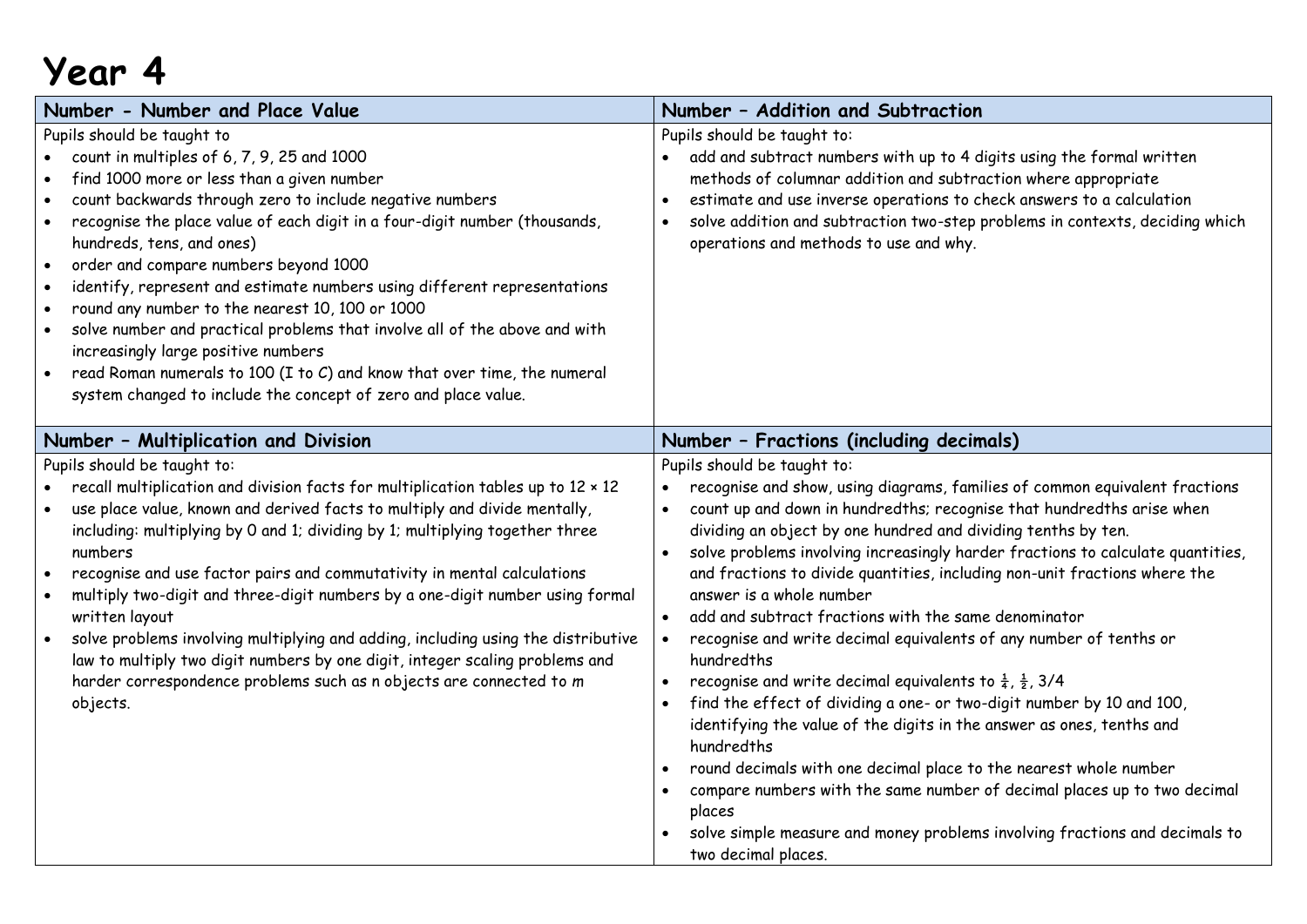| Geometry - Properties of Shapes                                                                                                                                                                                                                                                                                                                                                                                                                                                                                                                                                                                                  | Geometry - Position and Direction                                                                                                                                                                                                                                                                   |
|----------------------------------------------------------------------------------------------------------------------------------------------------------------------------------------------------------------------------------------------------------------------------------------------------------------------------------------------------------------------------------------------------------------------------------------------------------------------------------------------------------------------------------------------------------------------------------------------------------------------------------|-----------------------------------------------------------------------------------------------------------------------------------------------------------------------------------------------------------------------------------------------------------------------------------------------------|
| Pupils should be taught to:<br>compare and classify geometric shapes, including quadrilaterals and triangles,<br>based on their properties and sizes<br>identify acute and obtuse angles and compare and order angles up to two right<br>angles by size<br>identify lines of symmetry in 2-D shapes presented in different orientations<br>complete a simple symmetric figure with respect to a specific line of<br>symmetry.                                                                                                                                                                                                    | Pupils should be taught to:<br>describe positions on a 2-D grid as coordinates in the first quadrant<br>describe movements between positions as translations of a given unit to the<br>left/right and up/down<br>plot specified points and draw sides to complete a given polygon.                  |
| Measurement                                                                                                                                                                                                                                                                                                                                                                                                                                                                                                                                                                                                                      | <b>Statistics</b>                                                                                                                                                                                                                                                                                   |
| Pupils should be taught to:<br>Convert between different units of measure [for example, kilometre to metre;<br>hour to minute]<br>measure and calculate the perimeter of a rectilinear figure (including squares)<br>in centimetres and metres<br>find the area of rectilinear shapes by counting squares<br>$\bullet$<br>estimate, compare and calculate different measures, including money in pounds<br>and pence<br>read, write and convert time between analogue and digital 12- and 24-hour<br>clocks<br>solve problems involving converting from hours to minutes; minutes to seconds;<br>years to months; weeks to days. | Pupils should be taught to:<br>interpret and present discrete and continuous data using appropriate graphical<br>methods, including bar charts and time graphs.<br>solve comparison, sum and difference problems using information presented in<br>bar charts, pictograms, tables and other graphs. |

| Number - Number and Place Value                                              |                             | Number - Addition and Subtraction                                              |
|------------------------------------------------------------------------------|-----------------------------|--------------------------------------------------------------------------------|
| Pupils should be taught to:                                                  | Pupils should be taught to: |                                                                                |
| read, write, order and compare numbers to at least 1 000 000 and determine   |                             | add and subtract whole numbers with more than 4 digits, including using formal |
| the value of each digit                                                      |                             | written methods (columnar addition and subtraction)                            |
| count forwards or backwards in steps of powers of 10 for any given number up |                             | add and subtract numbers mentally with increasingly large numbers              |
| to 1 000 000                                                                 |                             | use rounding to check answers to calculations and determine, in the context of |
| interpret negative numbers in context, count forwards and backwards with     |                             | a problem, levels of accuracy                                                  |
| positive and negative whole numbers, including through zero                  |                             | solve addition and subtraction multi-step problems in contexts, deciding which |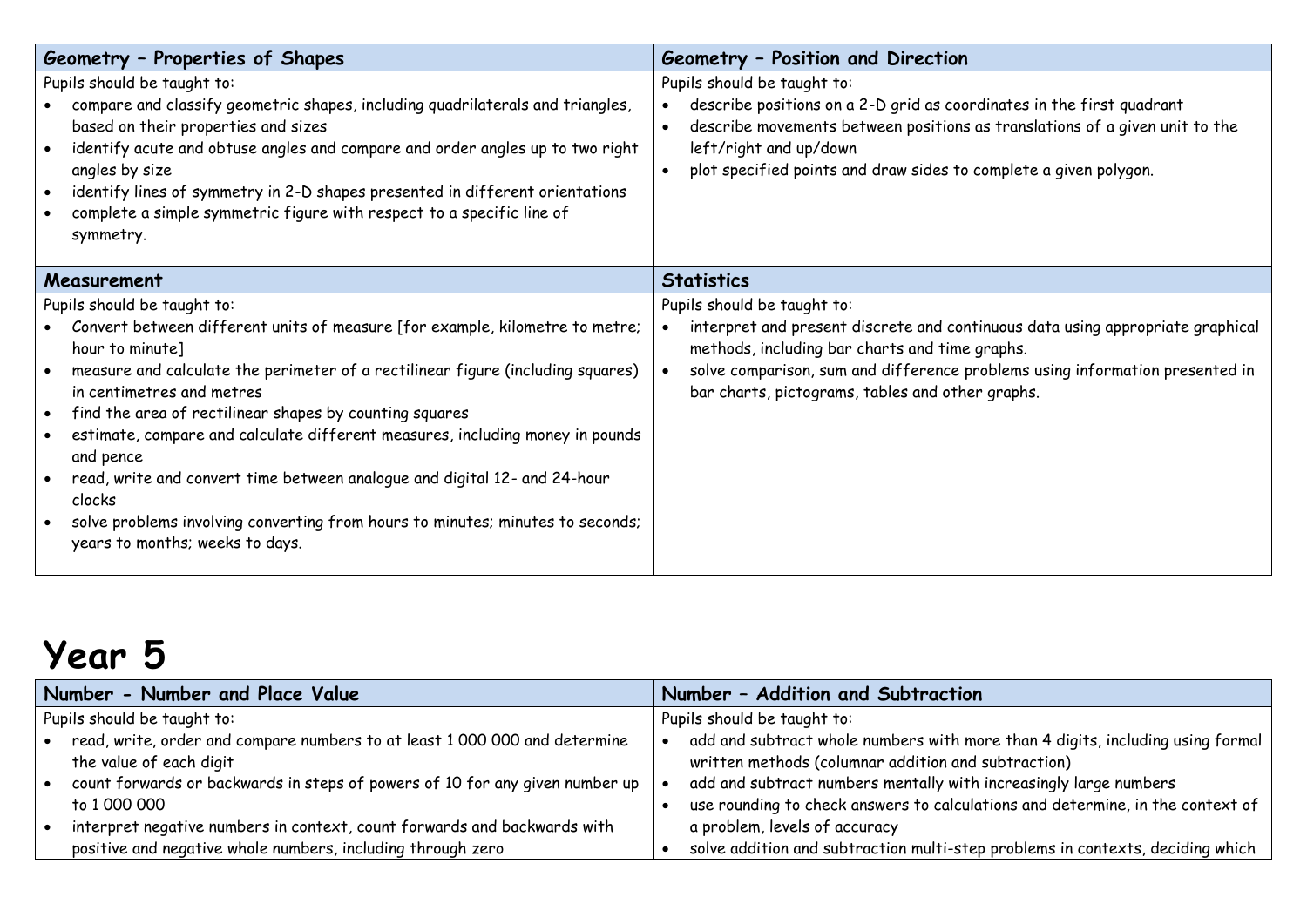| round any number up to 1 000 000 to the nearest 10, 100, 1000, 10 000 and<br>100 000<br>solve number problems and practical problems that involve all of the above<br>$\bullet$<br>read Roman numerals to 1000 (M) and recognise years written in Roman<br>numerals. | operations and methods to use and why.<br>$\bullet$                                                                                                                                                                   |
|----------------------------------------------------------------------------------------------------------------------------------------------------------------------------------------------------------------------------------------------------------------------|-----------------------------------------------------------------------------------------------------------------------------------------------------------------------------------------------------------------------|
| Number - Multiplication and Division                                                                                                                                                                                                                                 | Number - Fractions (including decimals and percentages)                                                                                                                                                               |
| Pupils should be taught to:                                                                                                                                                                                                                                          | Pupils should be taught to:                                                                                                                                                                                           |
| identify multiples and factors, including finding all factor pairs of a number,<br>and common factors of two numbers                                                                                                                                                 | compare and order fractions whose denominators are all multiples of the same<br>number                                                                                                                                |
| know and use the vocabulary of prime numbers, prime factors and composite<br>$\bullet$<br>(non-prime) numbers                                                                                                                                                        | identify, name and write equivalent fractions of a given fraction, represented<br>$\bullet$<br>visually, including tenths and hundredths                                                                              |
| establish whether a number up to 100 is prime and recall prime numbers up to<br>$\bullet$<br>19<br>multiply numbers up to 4 digits by a one- or two-digit number using a formal<br>$\bullet$                                                                         | recognise mixed numbers and improper fractions and convert from one form to<br>$\bullet$<br>the other and write mathematical statements $\rightarrow$ 1 as a mixed number [for<br>example, $2/5 + 4/5 = 6/5 = 11/5$ ] |
| written method, including long multiplication for two-digit numbers<br>multiply and divide numbers mentally drawing upon known facts<br>$\bullet$                                                                                                                    | add and subtract fractions with the same denominator and denominators that<br>are multiples of the same number                                                                                                        |
| divide numbers up to 4 digits by a one-digit number using the formal written<br>$\bullet$<br>method of short division and interpret remainders appropriately for the<br>context                                                                                      | multiply proper fractions and mixed numbers by whole numbers, supported by<br>$\bullet$<br>materials and diagrams<br>read and write decimal numbers as fractions [for example, 0.71 = 71/100]                         |
| multiply and divide whole numbers and those involving decimals by 10, 100 and<br>1000                                                                                                                                                                                | recognise and use thousandths and relate them to tenths, hundredths and<br>decimal equivalents                                                                                                                        |
| recognise and use square numbers and cube numbers, and the notation for<br>$\bullet$<br>squared (2) and cubed (3)                                                                                                                                                    | round decimals with two decimal places to the nearest whole number and to<br>$\bullet$<br>one decimal place                                                                                                           |
| solve problems involving multiplication and division including using their<br>$\bullet$<br>knowledge of factors and multiples, squares and cubes                                                                                                                     | read, write, order and compare numbers with up to three decimal places<br>$\bullet$<br>solve problems involving number up to three decimal places                                                                     |
| solve problems involving addition, subtraction, multiplication and division and a<br>combination of these, including understanding the meaning of the equals sign<br>solve problems involving multiplication and division, including scaling by simple               | recognise the per cent symbol (%) and understand that per cent relates to<br>$\bullet$<br>'number of parts per hundred', and write percentages as a fraction with<br>denominator 100, and as a decimal                |
| fractions and problems involving simple rates.                                                                                                                                                                                                                       | solve problems which require knowing percentage and decimal equivalents of $\frac{1}{2}$ ,<br>$\bullet$<br>$\frac{1}{4}$ , 1/5, 2/5, 4/5 and those fractions with a denominator of a multiple of 10 or<br>25.         |
| Geometry - Properties of Shapes                                                                                                                                                                                                                                      | Geometry - Position and Direction                                                                                                                                                                                     |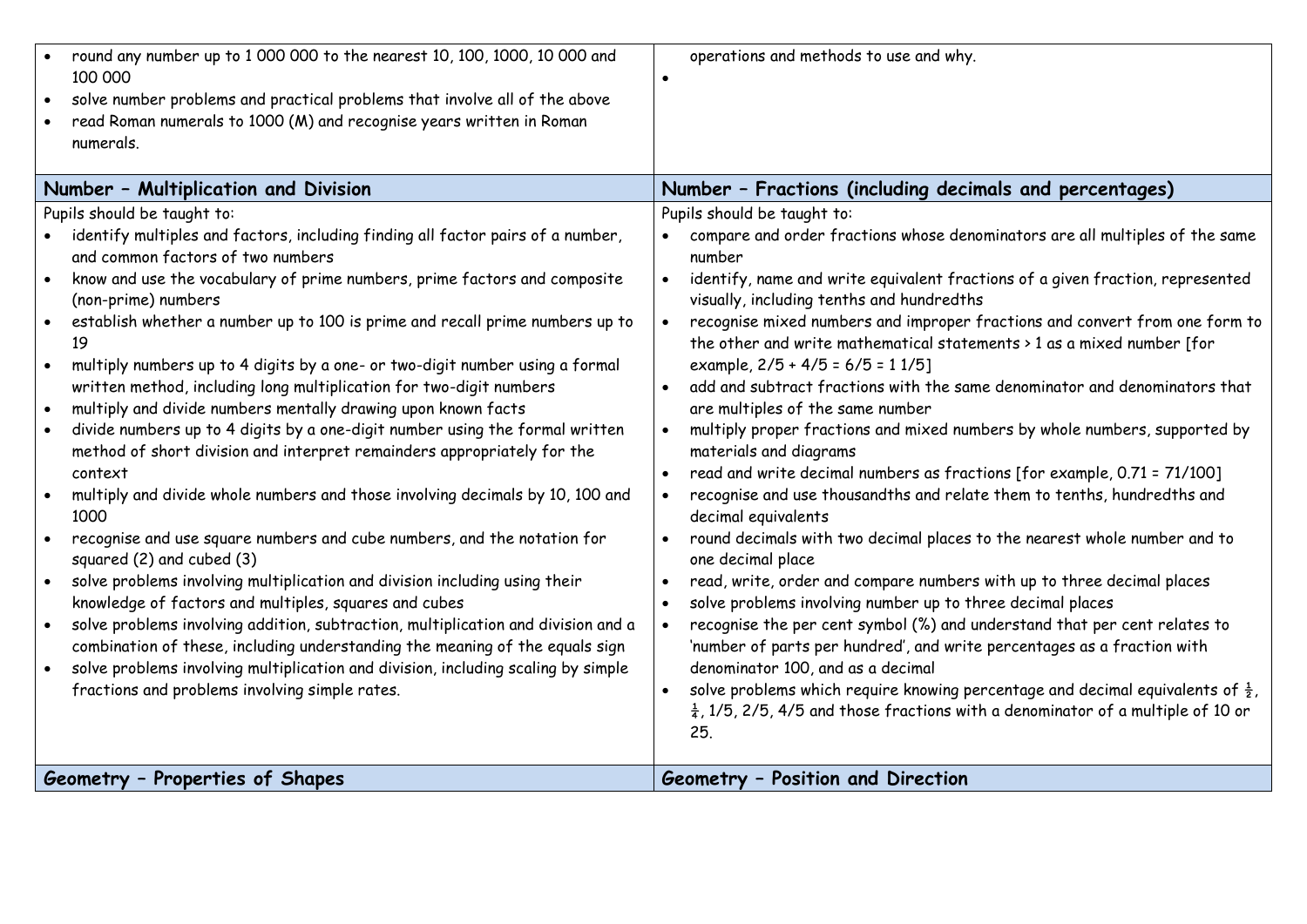| Pupils should be taught to:                                                                                                                                                                                                                                                                                                                                                                                                                                                                                                                                                                                                                                                                    | Pupils should be taught to:                                                                                                                                                                              |  |  |  |  |
|------------------------------------------------------------------------------------------------------------------------------------------------------------------------------------------------------------------------------------------------------------------------------------------------------------------------------------------------------------------------------------------------------------------------------------------------------------------------------------------------------------------------------------------------------------------------------------------------------------------------------------------------------------------------------------------------|----------------------------------------------------------------------------------------------------------------------------------------------------------------------------------------------------------|--|--|--|--|
| identify 3-D shapes, including cubes and other cuboids, from 2-D<br>representations<br>know angles are measured in degrees: estimate and compare acute, obtuse and<br>reflex angles<br>draw given angles, and measure them in degrees (°)<br>$\bullet$                                                                                                                                                                                                                                                                                                                                                                                                                                         | identify, describe and represent the position of a shape following a<br>reflection or translation, using the appropriate language, and know that the<br>shape has not changed.                           |  |  |  |  |
| identify:<br>$\bullet$                                                                                                                                                                                                                                                                                                                                                                                                                                                                                                                                                                                                                                                                         | <b>Statistics</b>                                                                                                                                                                                        |  |  |  |  |
| angles at a point and one whole turn (total 360°)<br>$\circ$<br>angles at a point on a straight line and 1/2 a turn (total 180°)<br>$\circ$<br>other multiples of 90°<br>$\circ$<br>use the properties of rectangles to deduce related facts and find missing<br>$\bullet$<br>lengths and angles<br>distinguish between regular and irregular polygons based on reasoning about<br>equal sides and angles.                                                                                                                                                                                                                                                                                     | Pupils should be taught to:<br>solve comparison, sum and difference problems using information<br>presented in a line graph<br>complete, read and interpret information in tables, including timetables. |  |  |  |  |
| Measurement                                                                                                                                                                                                                                                                                                                                                                                                                                                                                                                                                                                                                                                                                    |                                                                                                                                                                                                          |  |  |  |  |
| Pupils should be taught to:<br>convert between different units of metric measure (for example, kilometre and metre; centimetre; and metre; centimetre and millimetre; gram and kilogram; litre<br>and millilitre)<br>understand and use approximate equivalences between metric units and common imperial units such as inches, pounds and pints<br>$\bullet$<br>measure and calculate the perimeter of composite rectilinear shapes in centimetres and metres<br>$\bullet$<br>calculate and compare the area of rectangles (including squares), and including using standard units, square centimetres (cm2) and square metres (m2) and estimate<br>$\bullet$<br>the area of irregular shapes |                                                                                                                                                                                                          |  |  |  |  |

- estimate volume [for example, using 1 cm3 blocks to build cuboids (including cubes)] and capacity [for example, using water]
- solve problems involving converting between units of time
- use all four operations to solve problems involving measure [for example, length, mass, volume, money] using decimal notation, including scaling.

| Number - Number and Place Value                                           | Number - Addition, Subtraction, Multiplication and Division                   |
|---------------------------------------------------------------------------|-------------------------------------------------------------------------------|
| Pupils should be taught to:                                               | Pupils should be taught to:                                                   |
| read, write, order and compare numbers up to 10 000 000 and determine the | multiply multi-digit numbers up to 4 digits by a two-digit whole number using |
| value of each digit                                                       | the formal written method of long multiplication                              |
| round any whole number to a required degree of accuracy                   | divide numbers up to 4 digits by a two-digit whole number using the formal    |
| use negative numbers in context, and calculate intervals across zero      | written method of long division, and interpret remainders as whole number     |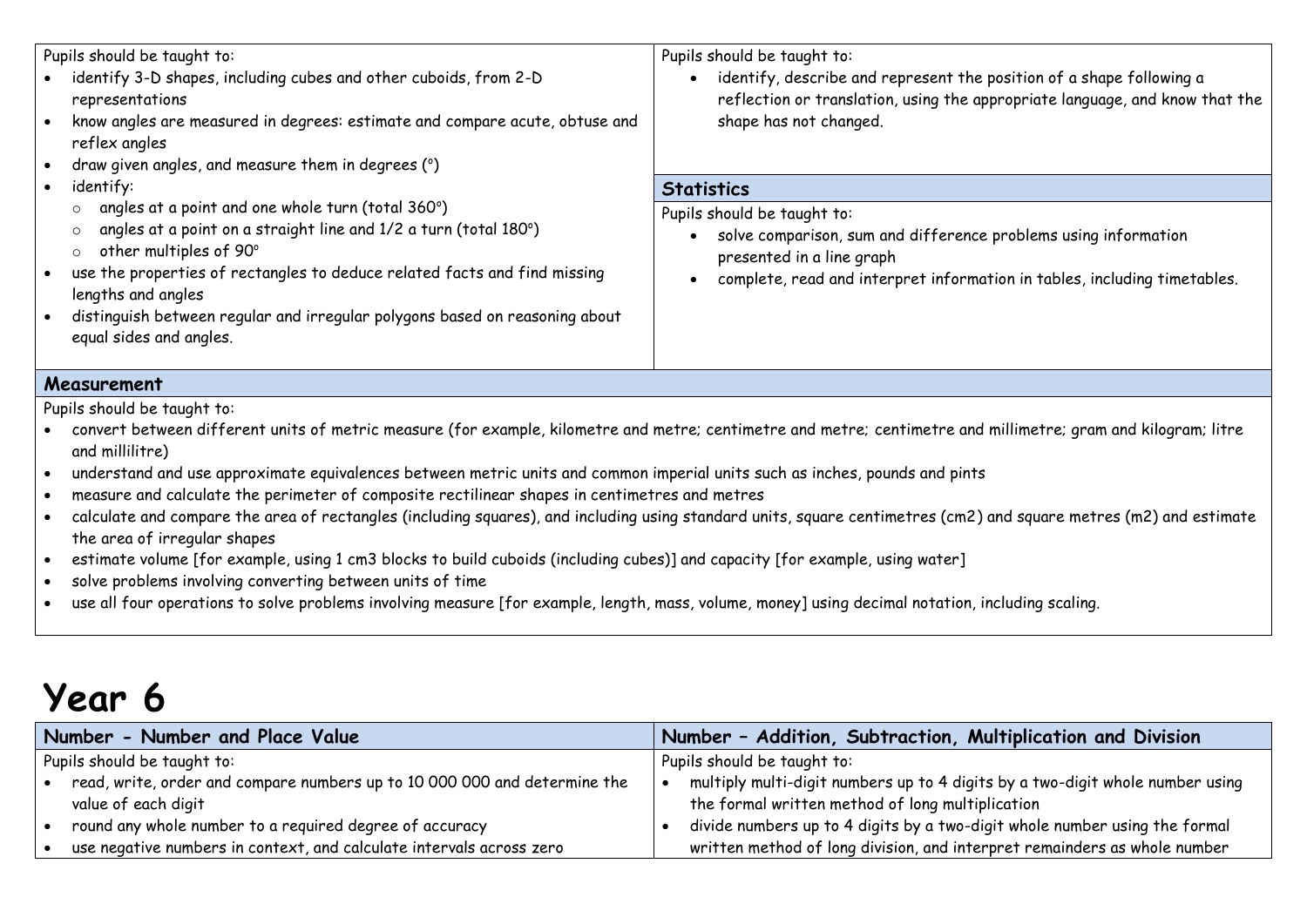| solve number and practical problems that involve all of the above.                                                                          | remainders, fractions, or by rounding, as appropriate for the context<br>divide numbers up to 4 digits by a two-digit number using the formal written<br>$\bullet$<br>method of short division where appropriate, interpreting remainders according<br>to the context<br>perform mental calculations, including with mixed operations and large<br>numbers<br>identify common factors, common multiples and prime numbers<br>use their knowledge of the order of operations to carry out calculations<br>involving the four operations<br>solve addition and subtraction multi-step problems in contexts, deciding which<br>operations and methods to use and why<br>solve problems involving addition, subtraction, multiplication and division<br>use estimation to check answers to calculations and determine, in the context<br>of a problem, an appropriate degree of accuracy. |
|---------------------------------------------------------------------------------------------------------------------------------------------|---------------------------------------------------------------------------------------------------------------------------------------------------------------------------------------------------------------------------------------------------------------------------------------------------------------------------------------------------------------------------------------------------------------------------------------------------------------------------------------------------------------------------------------------------------------------------------------------------------------------------------------------------------------------------------------------------------------------------------------------------------------------------------------------------------------------------------------------------------------------------------------|
| Number - Fractions (including decimals and percentages)                                                                                     |                                                                                                                                                                                                                                                                                                                                                                                                                                                                                                                                                                                                                                                                                                                                                                                                                                                                                       |
| Pupils should be taught to:                                                                                                                 |                                                                                                                                                                                                                                                                                                                                                                                                                                                                                                                                                                                                                                                                                                                                                                                                                                                                                       |
| use common factors to simplify fractions; use common multiples to express fractions in the same denomination                                |                                                                                                                                                                                                                                                                                                                                                                                                                                                                                                                                                                                                                                                                                                                                                                                                                                                                                       |
| compare and order fractions, including fractions > 1                                                                                        |                                                                                                                                                                                                                                                                                                                                                                                                                                                                                                                                                                                                                                                                                                                                                                                                                                                                                       |
| add and subtract fractions with different denominators and mixed numbers, using the concept of equivalent fractions                         |                                                                                                                                                                                                                                                                                                                                                                                                                                                                                                                                                                                                                                                                                                                                                                                                                                                                                       |
| multiply simple pairs of proper fractions, writing the answer in its simplest form [for example, $\frac{1}{4} \times \frac{1}{2} = 1/8$ ]   |                                                                                                                                                                                                                                                                                                                                                                                                                                                                                                                                                                                                                                                                                                                                                                                                                                                                                       |
| divide proper fractions by whole numbers [for example, $1/3 \div 2 = 1/6$ ]                                                                 |                                                                                                                                                                                                                                                                                                                                                                                                                                                                                                                                                                                                                                                                                                                                                                                                                                                                                       |
| associate a fraction with division and calculate decimal fraction equivalents [for example, 0.375] for a simple fraction [for example, 3/8] |                                                                                                                                                                                                                                                                                                                                                                                                                                                                                                                                                                                                                                                                                                                                                                                                                                                                                       |
| places                                                                                                                                      | identify the value of each digit in numbers given to three decimal places and multiply and divide numbers by 10, 100 and 1000 giving answers up to three decimal                                                                                                                                                                                                                                                                                                                                                                                                                                                                                                                                                                                                                                                                                                                      |
| multiply one-digit numbers with up to two decimal places by whole numbers                                                                   |                                                                                                                                                                                                                                                                                                                                                                                                                                                                                                                                                                                                                                                                                                                                                                                                                                                                                       |
| use written division methods in cases where the answer has up to two decimal places                                                         |                                                                                                                                                                                                                                                                                                                                                                                                                                                                                                                                                                                                                                                                                                                                                                                                                                                                                       |
| solve problems which require answers to be rounded to specified degrees of accuracy                                                         |                                                                                                                                                                                                                                                                                                                                                                                                                                                                                                                                                                                                                                                                                                                                                                                                                                                                                       |
| recall and use equivalences between simple fractions, decimals and percentages, including in different contexts.                            |                                                                                                                                                                                                                                                                                                                                                                                                                                                                                                                                                                                                                                                                                                                                                                                                                                                                                       |
|                                                                                                                                             |                                                                                                                                                                                                                                                                                                                                                                                                                                                                                                                                                                                                                                                                                                                                                                                                                                                                                       |
| <b>Ratio and Proportion</b>                                                                                                                 | Algebra                                                                                                                                                                                                                                                                                                                                                                                                                                                                                                                                                                                                                                                                                                                                                                                                                                                                               |
| Pupils should be taught to:                                                                                                                 | Pupils should be taught to:                                                                                                                                                                                                                                                                                                                                                                                                                                                                                                                                                                                                                                                                                                                                                                                                                                                           |
| solve problems involving the relative sizes of two quantities where missing                                                                 | use simple formulae                                                                                                                                                                                                                                                                                                                                                                                                                                                                                                                                                                                                                                                                                                                                                                                                                                                                   |
| values can be found by using integer multiplication and division facts                                                                      | generate and describe linear number sequences                                                                                                                                                                                                                                                                                                                                                                                                                                                                                                                                                                                                                                                                                                                                                                                                                                         |
| solve problems involving the calculation of percentages [for example, of<br>$\bullet$                                                       | express missing number problems algebraically<br>$\bullet$                                                                                                                                                                                                                                                                                                                                                                                                                                                                                                                                                                                                                                                                                                                                                                                                                            |
| measures, and such as 15% of 360] and the use of percentages for comparison                                                                 | find pairs of numbers that satisfy an equation with two unknowns<br>$\bullet$                                                                                                                                                                                                                                                                                                                                                                                                                                                                                                                                                                                                                                                                                                                                                                                                         |
| solve problems involving similar shapes where the scale factor is known or can<br>be found                                                  | enumerate possibilities of combinations of two variables.<br>$\bullet$                                                                                                                                                                                                                                                                                                                                                                                                                                                                                                                                                                                                                                                                                                                                                                                                                |